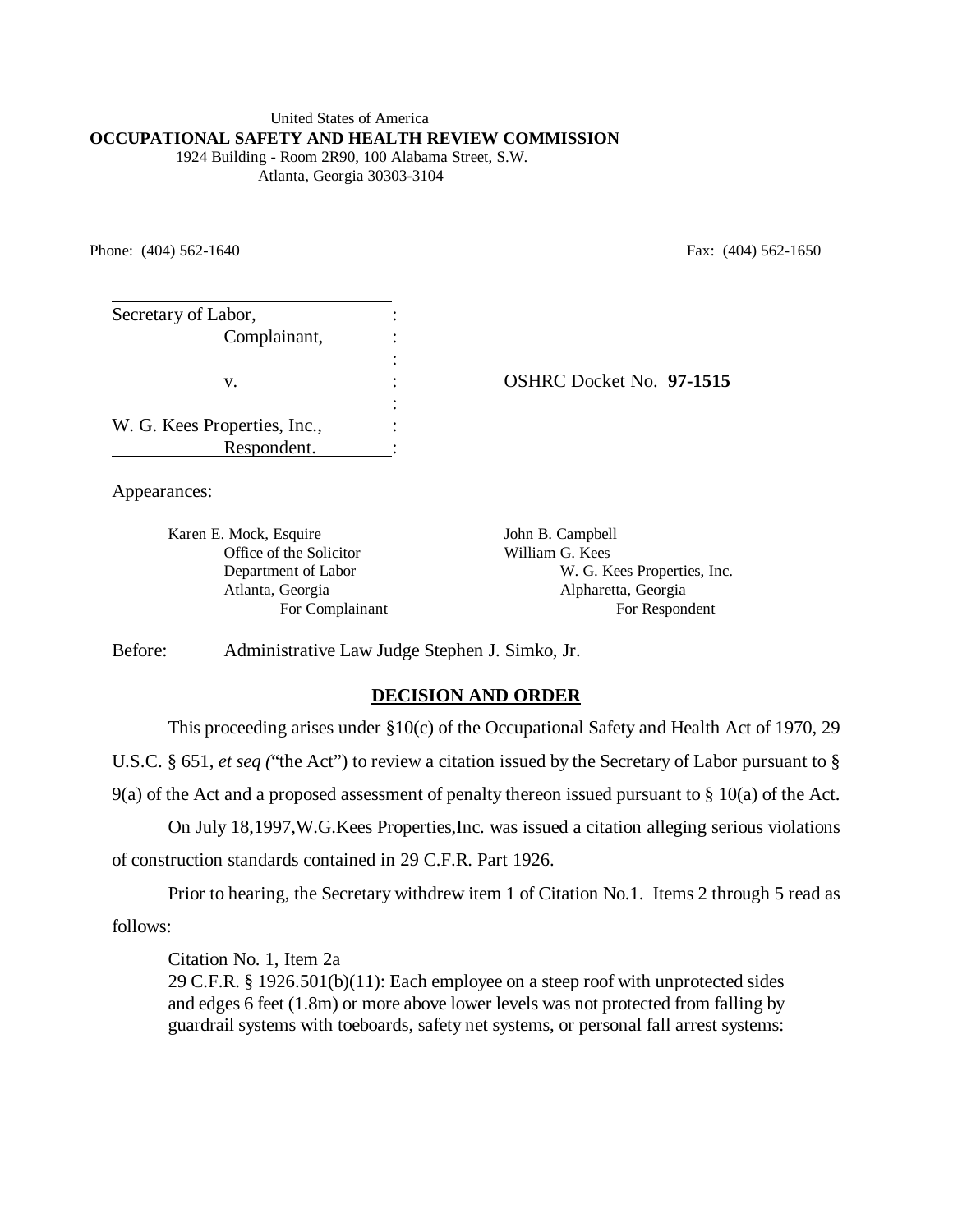a) At the structure, employees working on a roof with eave to ground heights of greater than 10 feet were not using slide guards (2x6) or equivalent fall protective devices when installing shingles on a 8x12 pitched roof.

## Citation No. 1, Item 2b

29 C.F.R. § 1926.501(b)(15): Each employee on a walking/working surface 6 feet (1.8m) or more above lower levels was not protected from falling by a guardrail system, safety net system, or personal fall arrest system:

a) At the structure, wall opening and walking/working surfaces on the second level which were 6 feet above the lower level, where employees were exposed to fall hazards were not equipped with standard guardrail or other fall protective devices.

#### Citation No. 1, Item 2c

29 C.F.R. § 1926.1053(b)8): Ladders placed on a location where they could be displaced by workplace activities or traffic, such as in passageways, doorways, or driveways, were not secured to prevent accidental displacement, nor was a barricade used to keep the activities or traffic away from the ladder:

a) At the structure, ladders used by employees to gain access to the roof area were not secured against accidental displacement.

Citation No. 1, Item 3a

29 C.F.R. § 1926.1052(c)(1): Stairways having four or more risers or rising more than 30 inches (76cm), whichever is less, were not equipped with one handrail or one stairrail system along each unprotected side or edge:

a) In the structure, a stairway with 15 risers was not equipped with a handrail on each unprotected side.

#### Citation No. 1, Item 3b

29 C.F.R. § 1926.1053(b)(1): Portable ladders were used for access to an upper landing surface and the ladder side rails did not extend at least 3 feet (.9m) above the upper landing surface to which the ladder was used to gain access.

a) At the structure, ladders used by employees to gain access to the roof area did not extend at least 3 feet (.9m) above the surface landing on the roof to which the ladder was used to gain access.

Citation No. 1, Item 4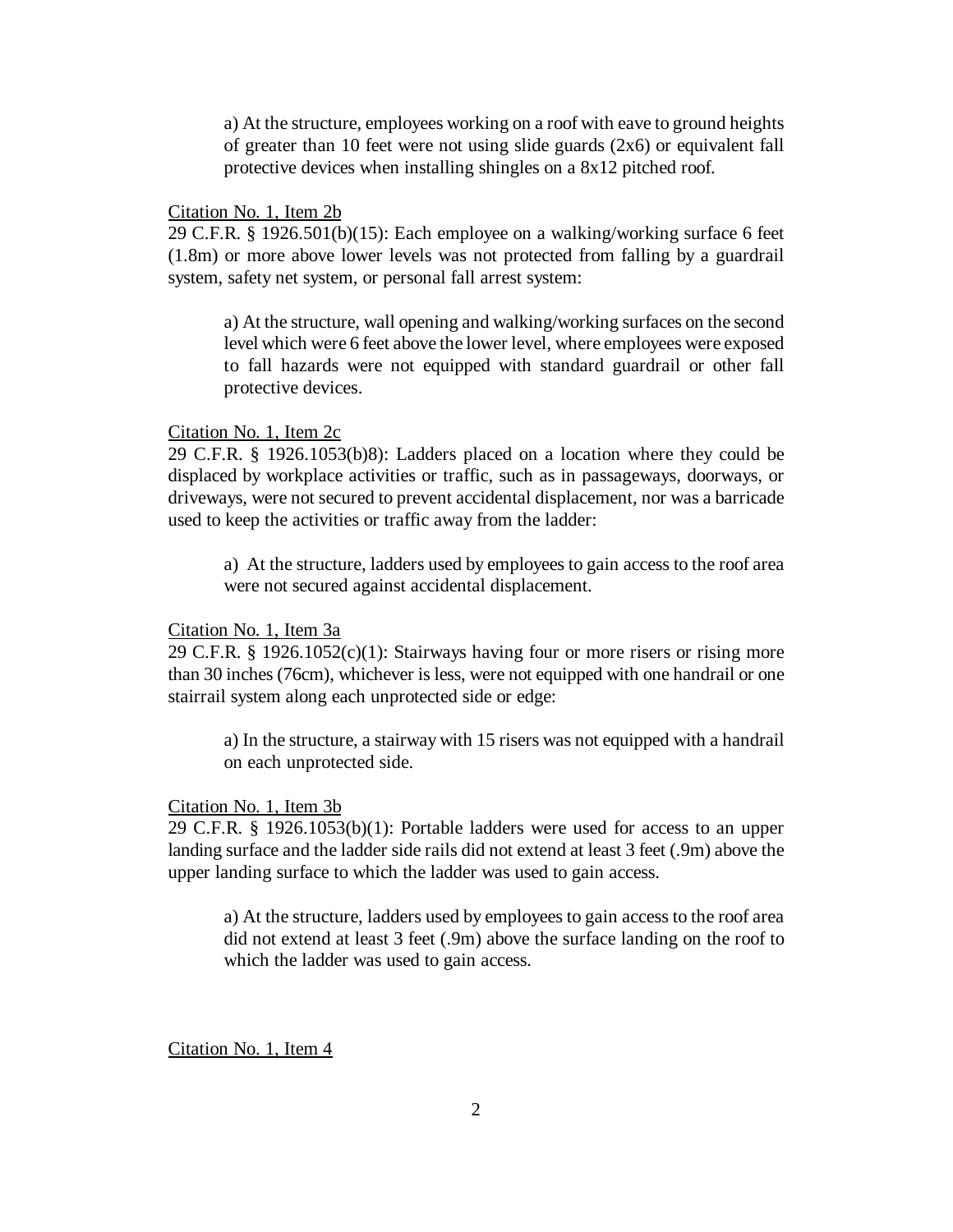29 C.F.R. § 1926.405(a)(2)(ii)(I): Flexible cords and cables used for temporary wiring were not protected from damage.

a) At the structure, electrical power cords placed in the roadway and used to supply temporary electrical power for hand tools was not elevated or covered. Cords were damaged and energized wires were exposed and accessible to contact by employees.

# Citation No. 1, Item 5a

29 C.F.R. § 1926.100(a): Employees were not protected by protective helmets while working in areas where there was a possible danger of head injury from impact, or from falling or flying objects, or from electrical shock and burns.

a) At the structure, employees working in and around the building at lower levels subject to head injuries from falling objects were not required to wear hard hats.

### Citation No. 1, Item 5b

29 C.F.R. § 1926.95(a): Protective equipment, including personal protective equipment for eyes, face, head, and extremitites, protective clothing, respiratory devices, and protective shields and barriers were not provided, used, or maintained in a sanitary and reliable condition wherever it is necessary by reason of hazards of processes or environment, chemical hazards, radiological hazards, or mechanical irritants encountered in a manner capable of causing injury or impairment in the function of any part of the body through absorption, inhalation or physical contact.

Protective shoes were not work at the site where the employees were exposed to being struck by or impaled by building materials or equipment.

Respondent filed a timely notice of contest and this matter was assigned for E-Z Trial proceedings pursuant to Commission Rules 29 C.F.R. § 2200.200 *et seq*. A hearing was conducted on December 16,1997, in accordance with Commision Rule 209(f). A decision was issued from the bench affirming the serious violations as alleged and assessing penalties totalling \$1,100.00 as follows:

| Item No.      | <b>Penalty</b> |
|---------------|----------------|
| 2a, 2b and 2c | \$600.00       |
| 3a and 3b     | \$300.00       |
| Δ             | \$100.00       |